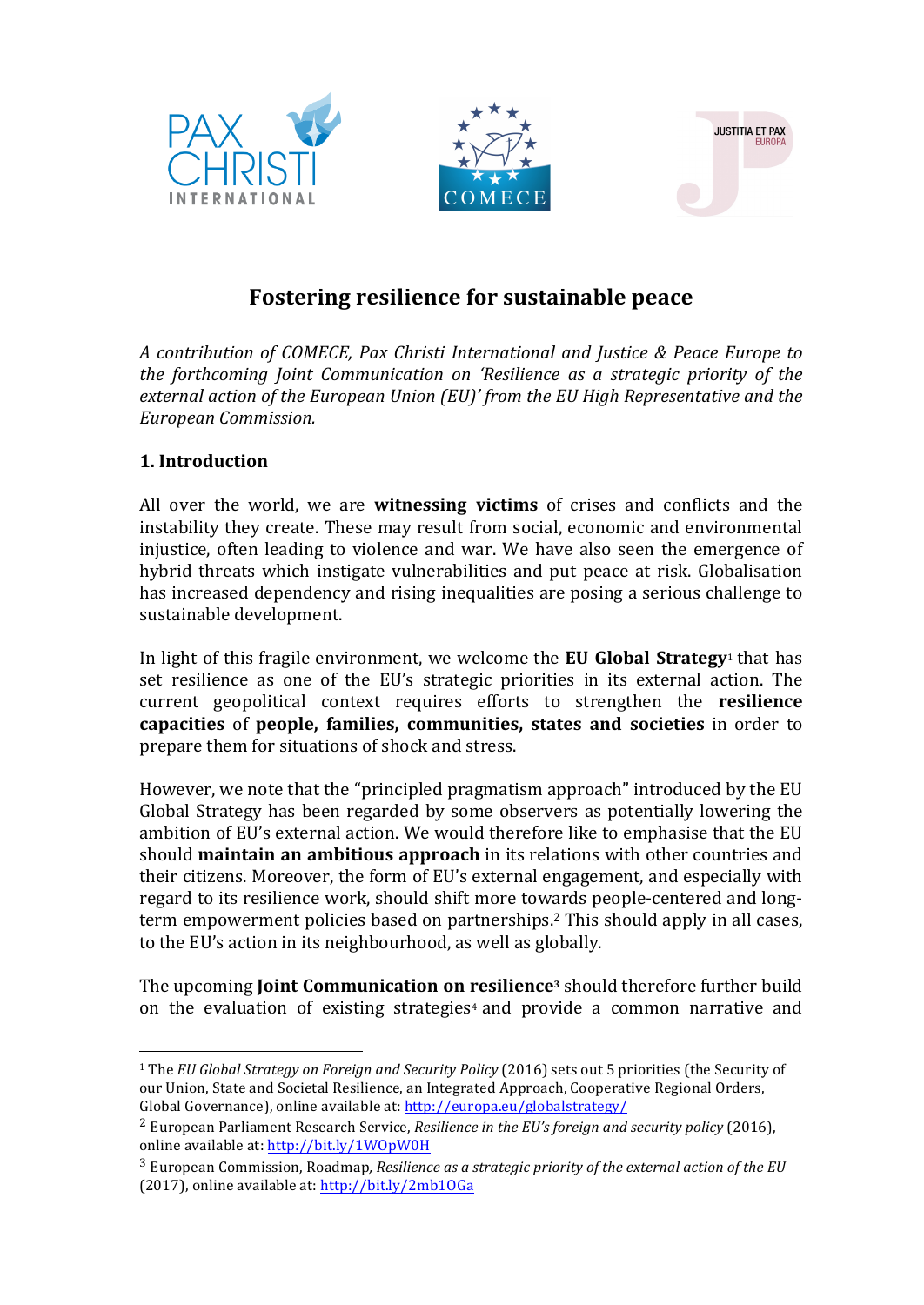guidance for resilience-fosering efforts. They should be embedded in EU's conflict prevention and peacebuilding strategies and mainstreamed into all external and internal policies.

It is our hope that the Joint Communication will help implement the EU's priority on resilience through **concrete policy initatives and actions**, as requested by the Foreign Affairs Council<sup>5</sup> and in line with the commitments in the UN 2030 Agenda for Sustainable Development and the Paris Climate Agreement.

Through this position paper, COMECE, Pax Christi International and Justice & Peace Europe aim to orient and help the EU to define a **vision of resilience** from the **perspective** of the **Church and faith-based organisations**. Our perspective is built upon needs and experiences from the field, gathered through the peace work of our organisations and members all around the world.

### **2.** The importance of a clear vision of resilience

The EU Global Strategy defines resilience as "*the ability of states and societies to reform, thus withstanding and recovering from internal and external crisis*"<sup>6</sup>. While such a broad definition of resilience allows for flexibility and for a wide application across various policies, it might also open the door to some undesirable limitations which should be avoided. In this respect, we would like to point to some possible **challenges and risks, in particular:** 

- The definition of resilience used by the EU Global Strategy prioritises the resilience of states and societies and appears to neglect the **resilience of individual persons, families and communities** which lie at the very core of the concept.
- When fostering resilience of certain society groups, attention must be paid to the relations between the different groups in a particular society and with regard to the state. Prioritising one group at the expense of others, neglecting the existing bonds within the society, and ignoring **the local context** could endanger social cohesion and reinforce conflict dynamics.<sup>7</sup>
- Moreover, the Global Strategy seems to limit resilience to the ability to "reform" in order to be able to "withstand" and "recover" from crisis. This definition, however, fails to sufficiently cover the **full spectrum of potentially needed abilities** at all stages of the crisis cycle.
- If the resilience agenda is to be understood merely as an effort to ensure security and stability in the EU's neighbourhood, it might lead to creating double standards and to **tolerating** or even fostering practices of state institutions that

<u> 1989 - Andrea Santa Andrea Andrea Andrea Andrea Andrea Andrea Andrea Andrea Andrea Andrea Andrea Andrea Andr</u>

 $6$  See the EU Global Strategy, p. 23

<sup>&</sup>lt;sup>4</sup> Such as the Communication on the EU Approach to Resilience (2012), Council Conclusions to EU Approach to Resilience (2013), Review of the European Neighbourhood Policy (2015), but also in the UN, OECD and NATO frameworks

<sup>&</sup>lt;sup>5</sup> Council of the European Union, *Council Conclusions on the Global Strategy on the EU's Foreign and Security Policy*, 17 October 2016, online available at: http://bit.ly/2li882w

<sup>&</sup>lt;sup>7</sup> Interpeace, *Using resilience to build peace* (May 2016), online available at: http://bit.ly/1UqEU6Y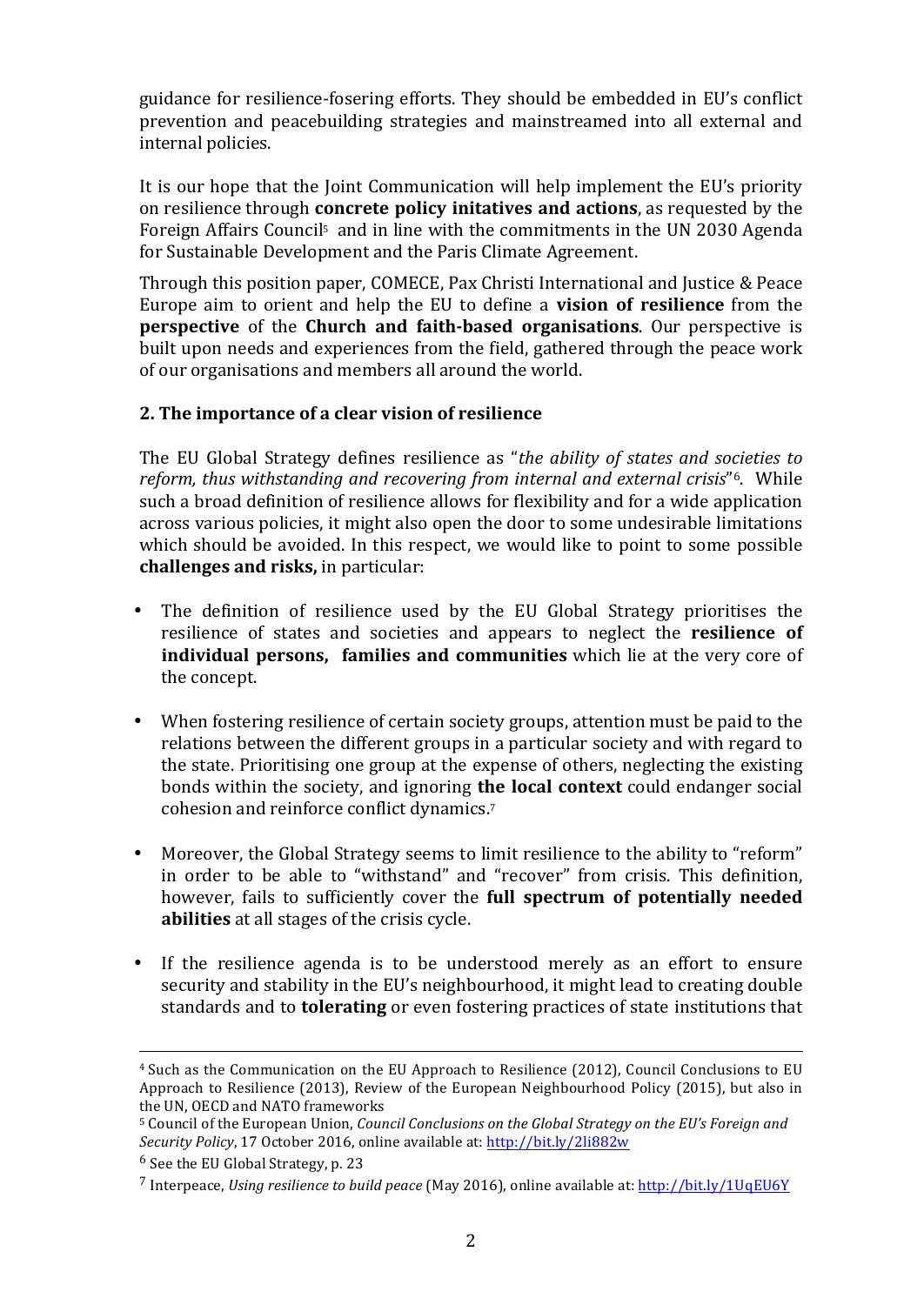are possibly **corrupt**, **undemocratic** or **authoritarian**. In addition, the EU's resilience-fostering efforts should **not be restricted** only **to** the EU's **immediate or** wider neighbourhood, but rather have a global scope.

- The focus on resilience might imply a **shift of responsibility** from the EU to third countries. The concept of resilience must not be used as a pretext for lowering the level of **the EU's political and financial commitment** to supporting and engaging with third countries and their citizens. The ambition of the EU must remain high, and the responsibility must not be shifted away but fully shared with stakeholders.
- The EU's phrase "**building** resilience" might imply that there exists no potential to which resilience efforts could build upon, while our experiences from the ground suggest differently. Referring to "fostering" or "strengthening" resilience may be more suitable.
- Regarding resilience merely as an end in itself might be somewhat restrictive and provide only a limited vision. It should rather be understood as a **continuous process** that contributes to the building of sustainable peace.
- With making resilience one of the key priorities for the EU's external action, the Global Strategy has introduced a **new focus** which now needs to be translated into tangible and effective policies and measures. This will above all require more flexibility in the adaptations of the institutional framework and development of **new ways of cooperation** between various stakeholders in order to ensure policy coherence, consistency and complementarity.

## **3. Our understanding of the notion of resilience**

#### **3.1 Resilience of whom?**

 

The **goal** of resilience policies should be to contribute to building **sustainable development** and **peace**, which are interlinked. Peace is more than security and stability. It is a constant process that involves creating an environment which is guided by the principles of the rule of law, social and ecological justice, and respect for human dignity<sup>8</sup> in pursuit of the common good, where all human beings can live a dignified life<sup>9</sup>.

Fostering resilience is thus a way of peace-building, which should be based on an **integral approach**<sup>10</sup>, with the concept of "**human security**"<sup>11</sup> and the "**rightsbased approach**" at its heart. Resilience policies should be **people-centered**, **comprehensive, multisectoral, context-specific and forward-looking.<sup>12</sup> They** 

<sup>&</sup>lt;sup>8</sup> Compendium of the Social Doctrine of the Church, 494, online available at: http://bit.ly/1Pf5yNy <sup>9</sup> Catechism of the Catholic Church, 1905 ff., online available at: http://bit.ly/1C[8i5I

<sup>&</sup>lt;sup>10</sup> COMECE, *Europe's Vocation to Promote Peace in the World* (2016), p. 15, online available at: http://bit.ly/2ccV4o9

<sup>&</sup>lt;sup>11</sup> UN Trust Fund for Human Security, *Human Security in Theory and Practice* (2009), online available at: http://bit.ly/21SP9ub

 $12$  Ibid.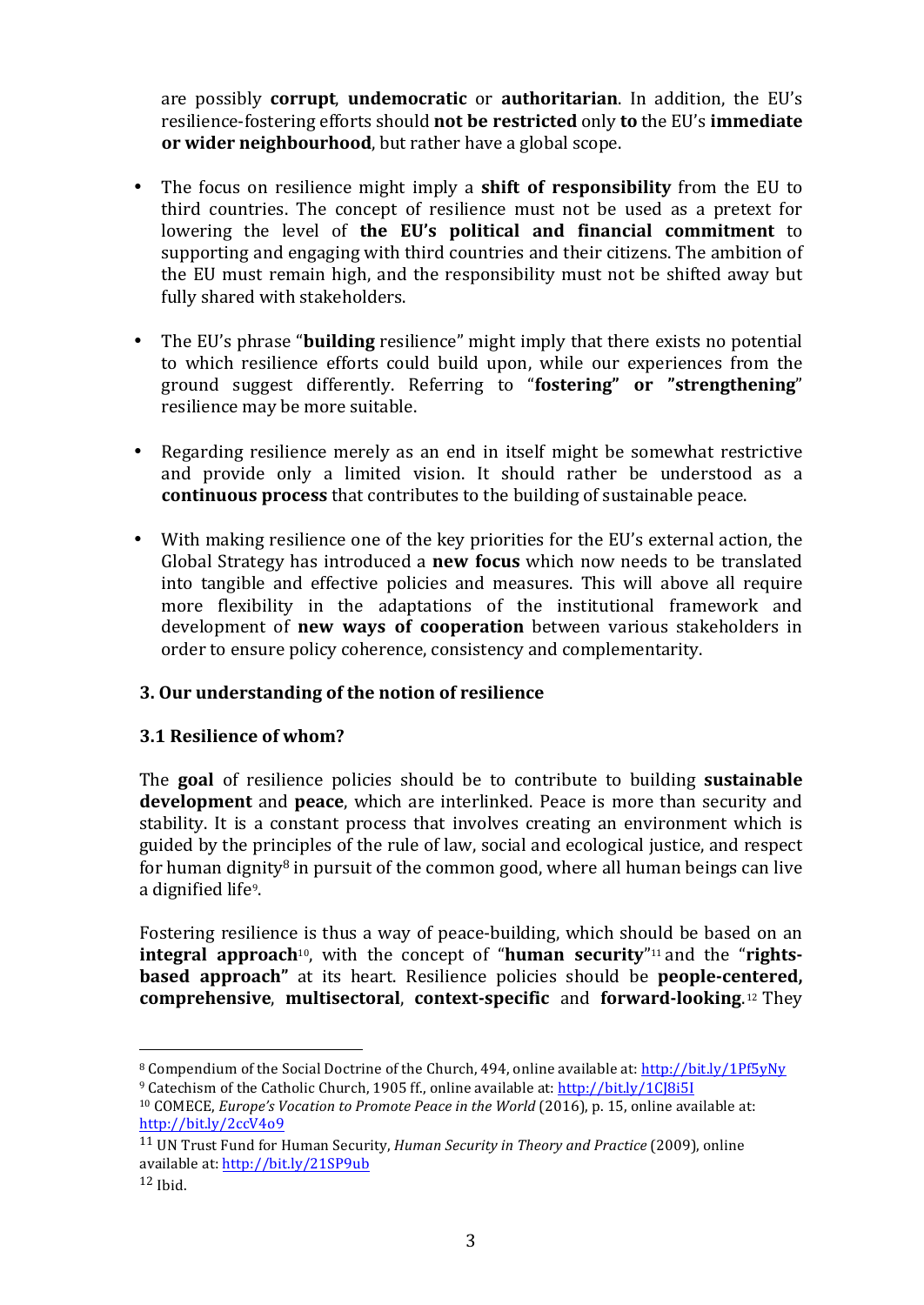should put first human persons, respect for their rights, and their integral development as well as the development of the society at large.<sup>13</sup>

Consequently, in terms of **subjects**<sup>14</sup>, the primary focus of resilience-fostering efforts should be the **individual person** ("*human resilience*"), his or her **family** ("*family resilience*"), the **local community** ("*community resilience*") and the **society** ("societal resilience"), with a **particular attention** given to its **most vulnerable** members.

Fostering the resilience of **state** structures ("*state resilience*") should be measured by its contribution to the **common good** of the society and its members as well as to the global common good of the **region** ("*regional resilience*") and of the **international community** ("*international resilience*").

**Indicators of progress** in resilience-fostering efforts should not be restricted to security, stability and economic growth only. They should also cover human rights, rule of law, and democratic principles, as well as social and environmental resilience factors in view of promoting sustainable livelihoods for people in peaceful, just and inclusive societies.<sup>15</sup>

### **3.2** An empowerment approach based on subsidiarity, solidarity and dialogue

In our understanding, fostering resilience means to support people, families, local communities, the society at large and states to develop the strengths and abilities that enable all stakeholders to become actors in their personal and collective fulfillment, with full respect for human rights as a necessary part of this process.

The concept of resilience implies a stronger **emphasis on local communities.** However, they cannot accomplish the task of development in isolation from others<sup>16</sup>. Accordingly, the EU's role in fostering resilience of third countries and their citizens should not be as an external "interventionist" but rather as a **partner and facilitator.**

Consequently, resilience-fostering efforts should be based on an **empowerment approach** deeply rooted in the principles of **subsidiarity** and **solidarity**, allowing for adequate **participation** of all stakeholders at all levels.

Strengthening resilience should thus be done in a way that fosters **partnerships** and enables **local co-ownership** of the processes and projects. In order to reflect the specificities of different subjects and contexts, it is important to have a proper degree of **differentiation** in resilience-fostering efforts. This requires developing **tailor-made** initiatives in **dialogue** with all stakeholders and taking into account their **particular vulnerabilities**, **needs**, **skills**, **capacities** and **resources**. 

 

<sup>&</sup>lt;sup>13</sup> Pope Paul VI, *Populorum progressio* (1967), 14, online available at : http://bit.ly/1EVoK1z

<sup>&</sup>lt;sup>14</sup> European Commission, *The EU Approach to Resilience: Learning from food security crises* (2012), p. 5, online available at: http://bit.ly/2lcE08M

<sup>&</sup>lt;sup>15</sup> CONCORD, *Sustainable Development: the stakes could not be higher* (2016), online available at: http://bit.ly/2mMzwlt

<sup>16</sup> *Populorum progressio*, 77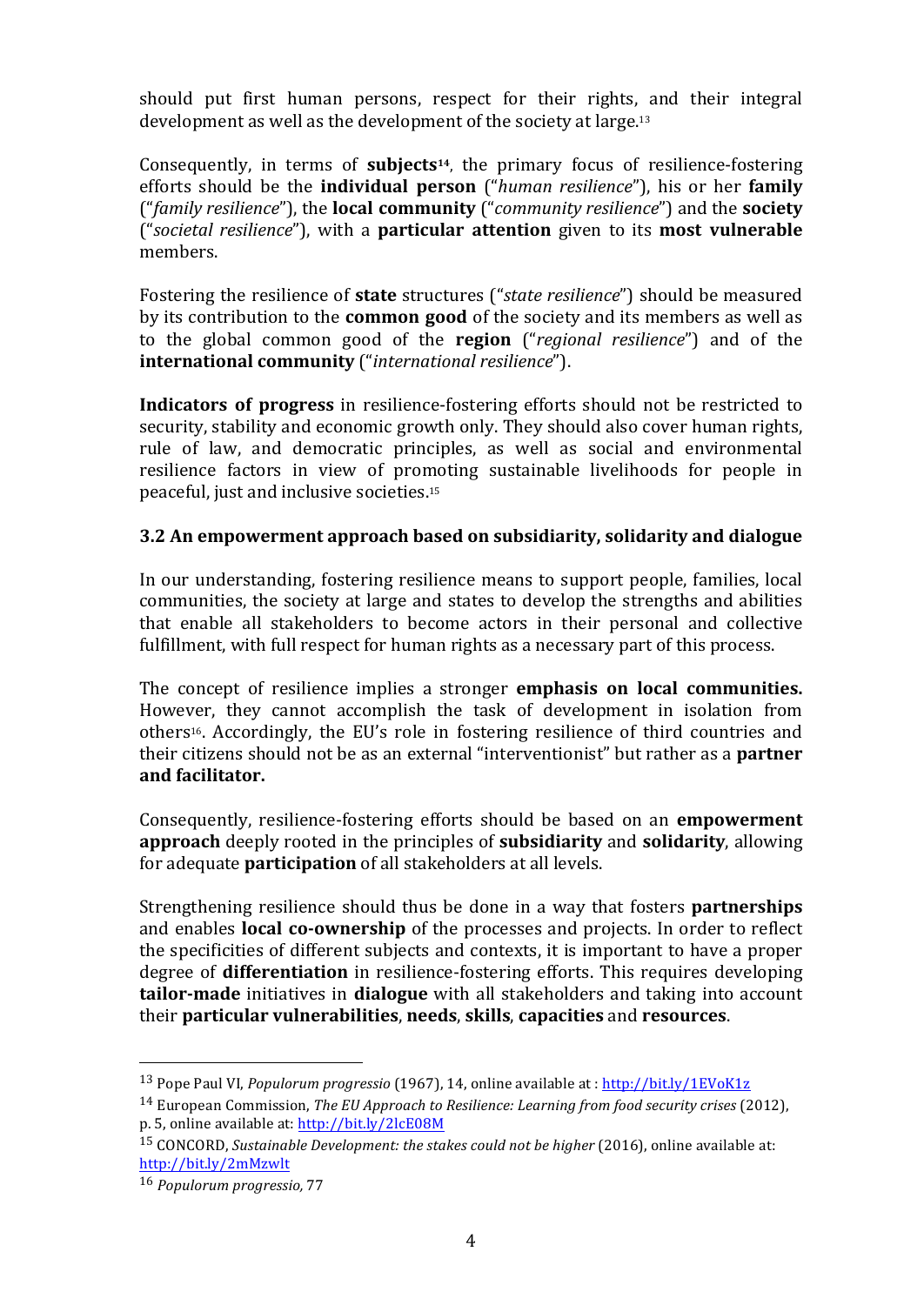Despite the need for a differentiated approach, there should be a **common denominator** within all resilience-fostering efforts. A people-centered approach implies that the respect for human rights, the rule of law and democratic principles must be integral.

Fostering resilience should also be understood as a **mutually beneficial process**. Enhancing resilience of others will contribute to **strengthening the EU's own resilience** and that of its citizens.<sup>17</sup> During the dialogue processes in the resiliencefostering framework, the EU can also **listen and learn** from its partners. For the EU to be able to continue to **lead** resilience efforts **by example**, further work needs to be accomplished. This applies in particular to the commitments under the UN 2030 Agenda for Sustainable Development and the Paris Climate Agreement.

### **3.3 How to pursue a resilience-fostering approach**

The definition of resilience used by the EU Global Strategy implies in principle two elements: a **preventative** ("*to withstand*") and a **post-crisis** ("*to recover*").

Thus, on the one hand, the concept of resilience can contribute to **more sustainable ways of conflict prevention** and reinforce efforts of **pre-emptive peace-building**<sup>18</sup>. It can encourage policies aimed at addressing the **systemic factors** underlying societal vulnerabilities instead of focusing too much on acute prevention of events. It can open up possibilities for **transforming** the **root causes** of potential crises and stresses.<sup>19</sup> The concept of resilience can contribute to developing "a **political culture of acting sooner**<sup>20"</sup>, a proactive and forwardlooking approach that steps in at a very early stage where the seeds of a potential crisis or conflict can be transformed and managed in a sustainable way.<sup>21</sup>

On the other hand, the concept of resilience can also stimulate **more action in post-crisis situations**, such as post-conflict management, reconstruction, reconciliation and transitional justice. The respective actions should always be oriented towards a **long-term transformative approach** which does not necessarily imply restoring the original conditions since these might have contributed to the crisis itself.

Additionally, it is important that the concept of resilience also entails **actions fostering abilities needed throughout the cycle of the crisis and beyond in** order to promote sustainable development and peace. This should also include abilities for constant adaptation and coping with an ongoing crisis, with repeated adverse events, or with **long-term** stress.<sup>22</sup>

 

<sup>&</sup>lt;sup>17</sup> Council of the EU, *Conclusions on the EU Global Strategy* (17 October 2016), online available at: http://bit.ly/2li882w

<sup>&</sup>lt;sup>18</sup> Cf. EU Global Strategy, p. 29; and COMECE, *Europe's Vocation to Promote Peace in the World*, p. 12.  $19$  This mav apply to a variety of cases, such as violent extremism, climate change, mass migration, unemployment, social exclusion ....

<sup>&</sup>lt;sup>20</sup> EU Global Strategy, p. 30

<sup>&</sup>lt;sup>21</sup> COMECE, *Europe's Vocation to Promote Peace in the World*, p. 12

<sup>&</sup>lt;sup>22</sup> *The EU Approach to Resilience: Learning from food security crises* (2012), pp. 2 ff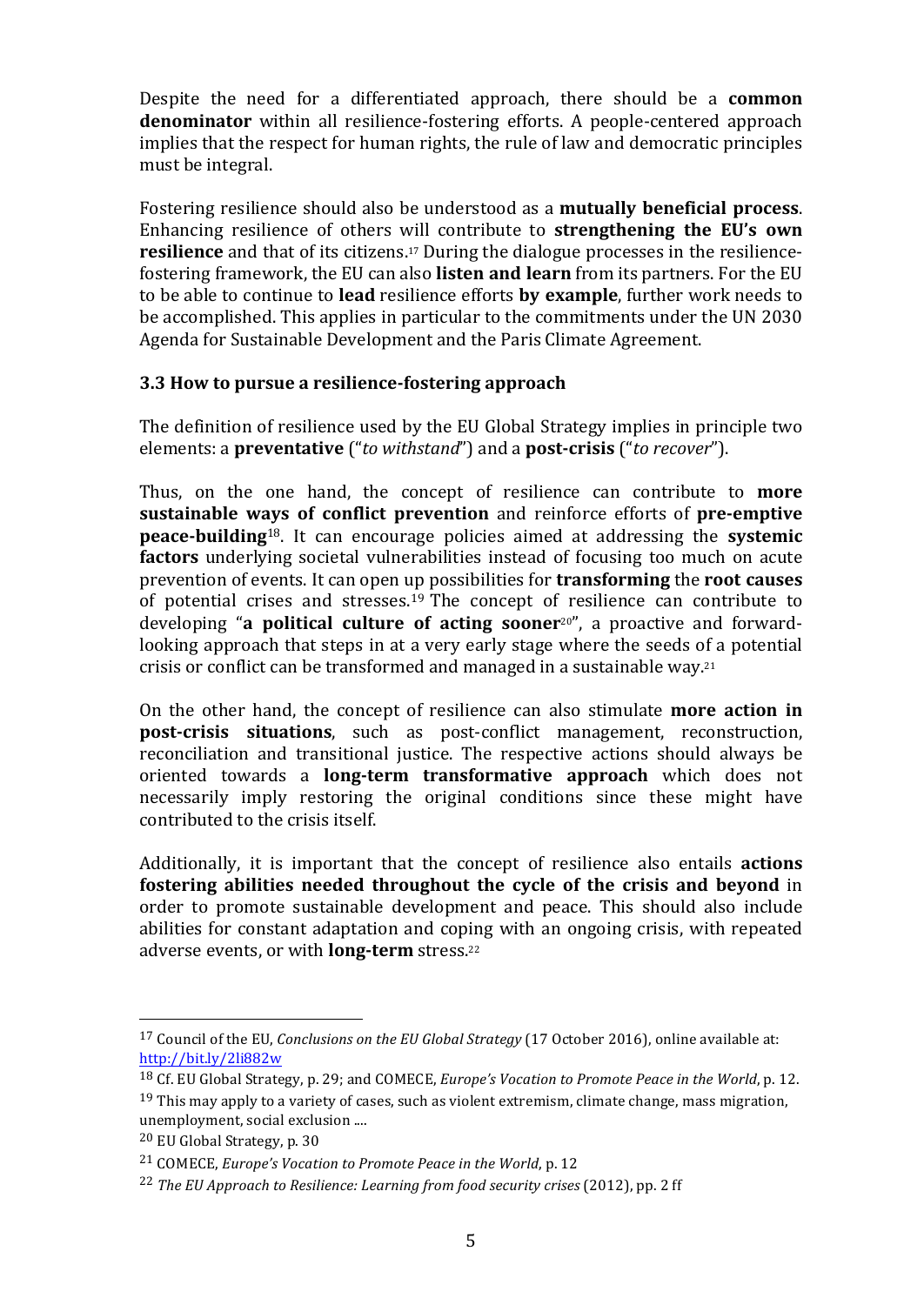If understood as a constant and long-term process, fostering resilience fits well with the EU's **integrated approach to conflicts and crises**, characterised by being *multidimensional, multi-phased, multilevel and multilateral.<sup>23</sup>* 

As a result, resilience can engender **hybrid and creative solutions** and **new ways of working** together **in dialogue** with the stakeholders by:

- a) being **mainstreamed** into and **creating synergies** between **different policy fields;**<sup>24</sup>
- b) bringing together **different types of actors and instruments**<sup>25</sup>, all acting on the basis of their comparative advantage in order to ensure **complementarity**;
- c) engaging **actors** at different levels on the basis of a **bottom-up** approach. 26

Resilience-fostering efforts should also not be limited to tactical and reactive actions with regard to countries in the EU's immediate neighbourhood. In the sense of a pre-emptive peace-building approach, the EU should also take into account the **wider strategic regional and global geopolitical context** and pursue resiliencefostering efforts in regions that are currently not at the centre of media attention.

## **4.** Examples of putting resilience into practice for sustainable peace

The road to strengthened resilience of people, families, communities, states and societies can be challenging and will need time, as it might involve stress, learning new behaviours, and taking different actions.

It is vital to **understand context-specific dynamics**, to give special attention to **vulnerable groups,** and to develop actions that can build on **existing strengths** and capacities of all stakeholders. Individual persons, families, communities, civil society and governments should **enter into dialogue**, as only this way can processes of change be sustainable.<sup>27</sup>

One of the key challenges in effectively implementing the concept of resilience will be to **interconnect and coordinate** the different organisational frameworks and

 <sup>23</sup> EU Global Strategy, pp. 28-29

 $24$  In particular, the following policy fields may be taken into consideration: European Neighbourhood Policy; Enlargement Policy; Development Cooperation; Humanitarian Aid; Trade, Climate and Energy Policy; Youth, Education, Culture and Sport Policy; Migration and Asylum Policy; Diplomacy, Security and Defence Policy ...

 $25$  In particular, the following actors may be considered in this respect: civilian, military, state, nonstate, civil society, Churches, religious communities, economic actors ...

 $26$  In particular, the following levels can be mentioned: the individual person, the family, the local community, the society, the state, the region, the international community ...

<sup>&</sup>lt;sup>27</sup> United Nations Institute for Peace, *The Resilience Approach to Peacebuilding: a New Conceptual Framework*, online available at: https://www.usip.org/insights-newsletter/the-resilienceapproach-peacebuilding-new-conceptual-framework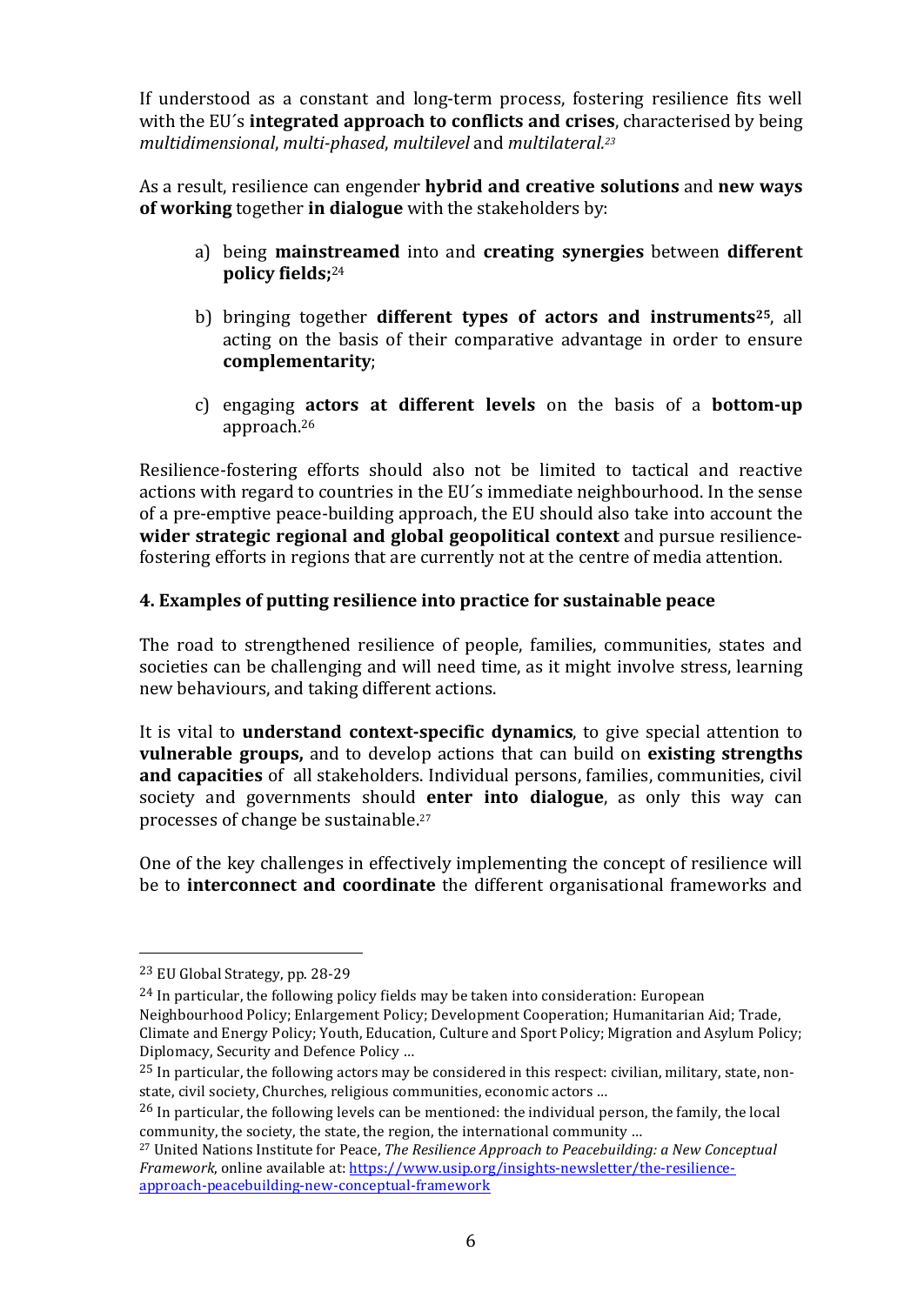approaches of the various stakeholders<sup>28</sup>. To this end, **appropriate and inclusive platforms for dialogue and cooperation** will have to be reinforced at and across different levels, allowing for mutual exchange and effective participation. At the EU level, this will above all require that the responsibilities between various institutional actors be better coordinated and structural divisions between political guidance and financial resources be addressed more efficiently.

Resilience implies an **integral approach** whose crucial aspect is **comprehensiveness**. The strengtening of resilience in one area can be undermined by a lack in other sectors. If people have more food and water, but their community has no dispute settlement mechanism, resilience is at risk. A comprehensive approach should be based on **risk and vulnerability analysis**<sup>29</sup> for understanding **underlying causes of crisis.** It should look at all relevant areas of economic and social development, as well as ecological integrity.

A key element in fostering resilience with regard to conflicts and catastrophes of all kinds is the **process of coming to terms with the past**. In this respect, it might be important to develop appropriate instruments for dealing with the causes, processes and responsibilities of past crises and to support long-term processes of reconciliation. 

Moreover, it is important to **understand the external environment** that can impact the resilience of people, families and communities. Actions to strengthen resilience should be combined at **different levels** in order to **reinforce each other**. It is not only important to work on peace-building initiatives at a local level, but also to advocate at national, regional and international levels for sustainable peace processes.

Actions **addressing patterns of conflict in nonviolent ways** have the potential to foster resilience at all levels while being part of the aforementioned integral and comprehensive approach. **Nonviolent approaches** can contribute to reaching sustainable peace by building mutual confidence and **transforming relationships** from adversarial to cooperative $30$ .

The Pax Christi network has experience with nonviolent approaches at different levels all over the world. To illustrate, in Kenya, key perpetrators of violence became agents of peace after participating in **conflict training in nonviolent communication**, learning to dialogue and resolving disputes before they escalated to violence.<sup>31</sup> In Latin America, training on **how to advocate nonviolently for** 

 

<sup>&</sup>lt;sup>28</sup> European Parliament Research Service, *Resilience in the EU's foreign and security policy (2016)*, online available at: http://bit.ly/1WOpW0H

<sup>&</sup>lt;sup>29</sup> Cf. European Parliament Research Service, *Resilience in the EU's foreign and security policy* (2016), online available at: http://bit.ly/1WOpW0H

 $30$  Cf. the method of "Integrative Complexity" aiming at changing the structure of thinking in view of preventing violent extremism. More information online available at:

http://www.stmarys.ac.uk/news/wp-content/uploads/2016/09/Prevention-of-Extremism-the-ICmethod.pdf 

<sup>&</sup>lt;sup>31</sup> Elizabeth Kanini Kimau, *Nonviolence as a tool for empowering warring communities to be agents of their* own change (14 February 2017), online available at:

https://paxchristipeacestories.com/2017/02/14/nonviolence-as-a-tool-for-empowering-warringcommunities-to-be-agents-of-their-own-change/. More information and examples of nonviolent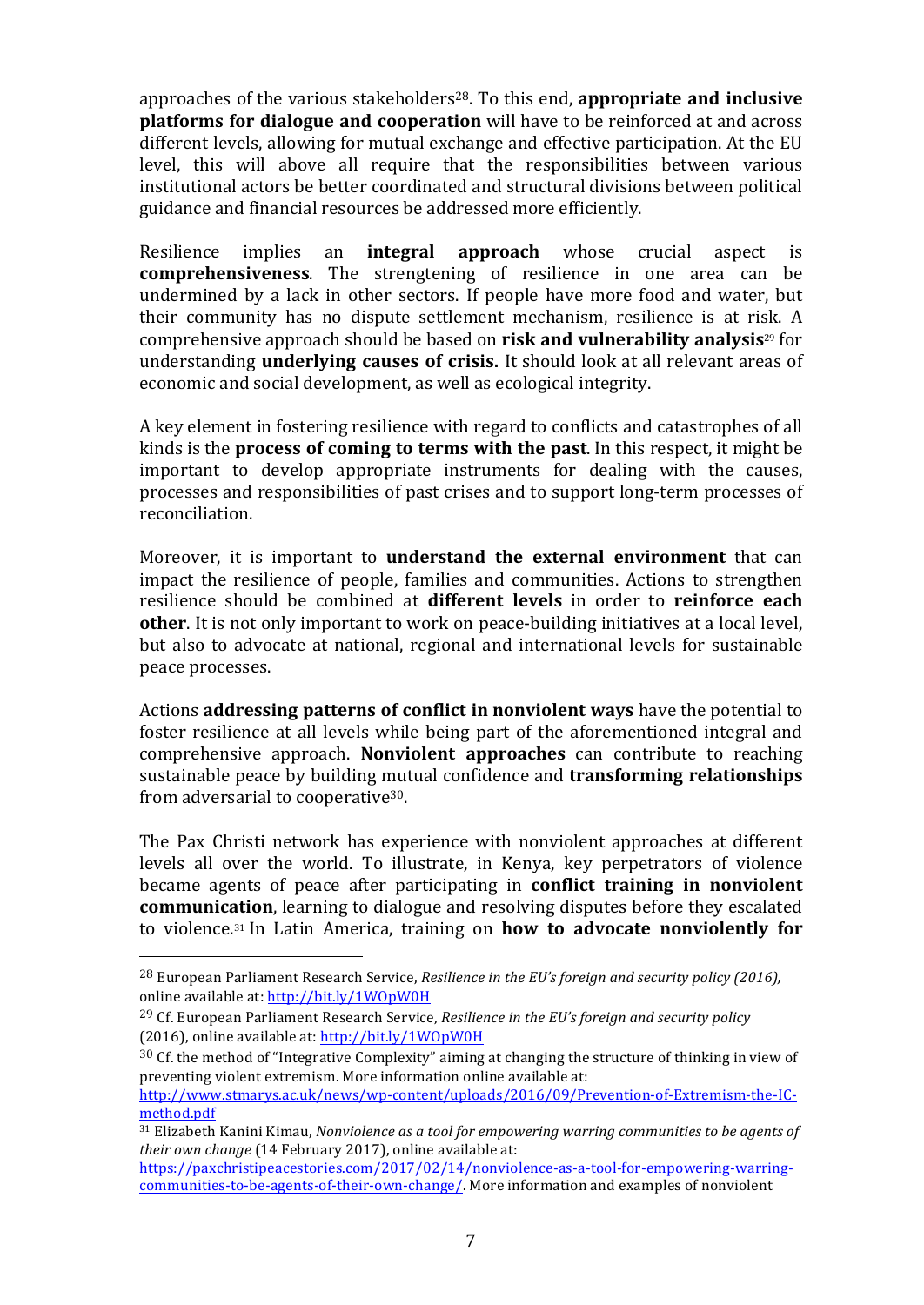**changes** in conflicts with the extractive industry has been accomplished by its members.32

Working with civil society actors and Church organisations around the world reveals that in many places there is **shrinking civic space**. The contribution of **civil society actors – including faith-based organisations, Churches and religious communities** - to sustainable development and peace through their ongoing field work and advocacy efforts should be duly recognised. **Article 17(3) TFEU**33 provides a good instrument for **dialogue** at the EU level in this respect. With regard to civil society organisations, the EU should also **increase its political support** for them and provide access to proper **funding and capacity-building for their activities**.

### **5. Conclusion**

Declaring resilience as a strategic priority of the EU is an important step. In the follow-up, the EU High Representative and the European Commission should elaborate a Joint Communication that provides a **precise understanding** and identifies **effective ways** in the EU's policy framework to put resilience into **practice.** In this respect, the EU should invest adequate personal and financial **resources** in order to fully realise the potential of resilience.

COMECE, Pax Christi International and Justice & Peace Europe hope that the Joint Communication can help to make the necessary steps forward, and we recommend, in particular, the following:

- 1. to include and prioritise in the definition of resilience, the **individual**, **family** and community levels, with particular attention for the most vulnerable members, and reflect the **full spectrum of abilities** potentially needed at **all stages of the crisis cycle and beyond.**
- 2. to mainstream the **strengthening of resilience** into all the EU's external and internal policies with the **objective** of contributing to **sustainable** development and peace.
- 3. to take a sufficiently **ambitious** and **long-term approach** and **take** into **account the global geopolitical context,** and not to understand resilience merely as a shift of responsibility to third countries.
- 4. to pursue an **empowerment** approach based on **subsidiarity**, **solidarity**, **participation, dialogue, partnership** and **local co-ownership**, with full **respect for human rights, the rule of law and democratic principles** as indispensable parts of this process.

<u> 1989 - Johann Stein, marwolaethau a bhann an chomhair an chomhair an chomhair an chomhair an chomhair an chom</u>

approaches to conflict can also be found on the website of the Catholic Nonviolence Initiative under the section of the 2016 Nonviolence and Just Peace conference in Rome which was organised by Pax Christi International and the Pontifical Council for Justice and Peace, which brought together more than 80 people for an unprecedented gathering to discuss the Catholic Church's history of and commitment to nonviolence: https://nonviolencejustpeace.net/framing-papers/

<sup>&</sup>lt;sup>32</sup> Pax Christi International, *Nonviolent approach to conflicts related to extractive projects*, online available at: http://www.paxchristi.net/news/nonviolent-approach-conflicts-related-extractiveprojects/3260#sthash.XXYEV8fV.2uVNiFyd.dpbs

<sup>&</sup>lt;sup>33</sup> According to Art. 17(3) TFEU, the EU "shall maintain an open, transparent and regular dialogue" with Churches and religious communities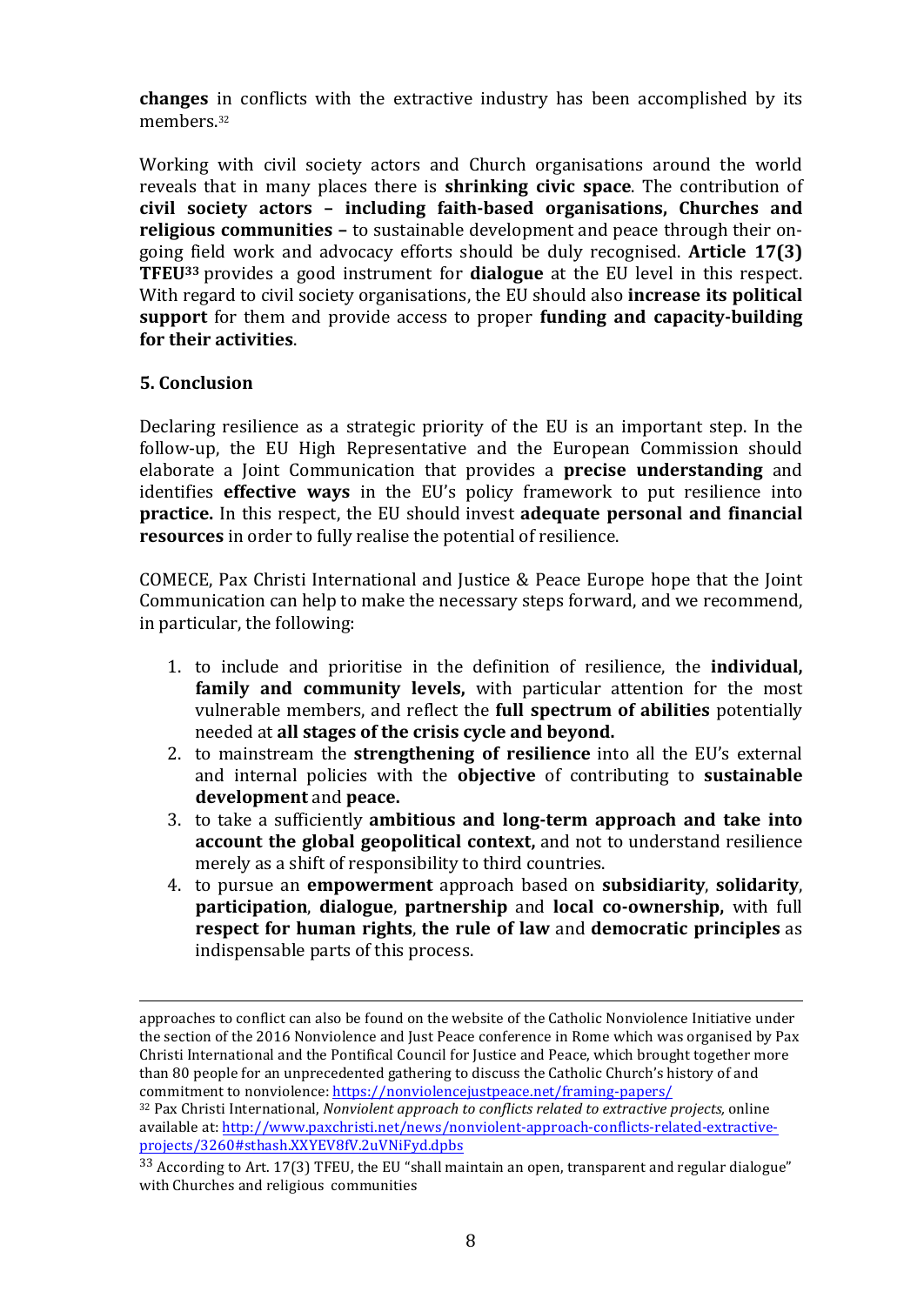- 5. to apply an **integral approach** with policies that are **people-centered, comprehensive, multisectoral, context-specific and forward-looking.**
- 6. to create structural **synergies** between **different** EU policy **areas**, bring together **different types** of actors and instruments, and engage stakeholders at and across **different levels** with appropriate and inclusive platforms for dialogue, cooperation and coordination.
- 7. to carry out **risk and vulnerability analyses** for understanding the local context and the underlying causes of crisis in the wider **external environment**.
- 8. to elaborate in dialogue with all the stakeholders **tailor-made initiatives** and **invest in nonviolent approaches** to conflict at all levels.
- 9. to **strengthen civic space** by supporting and actively involving **civil society actors, Churches and religious communities** in resilience processes.
- 10. to develop *indicators* of resilience-fostering efforts based on **sustainable development factors**.

Brussels, 23 March 2017